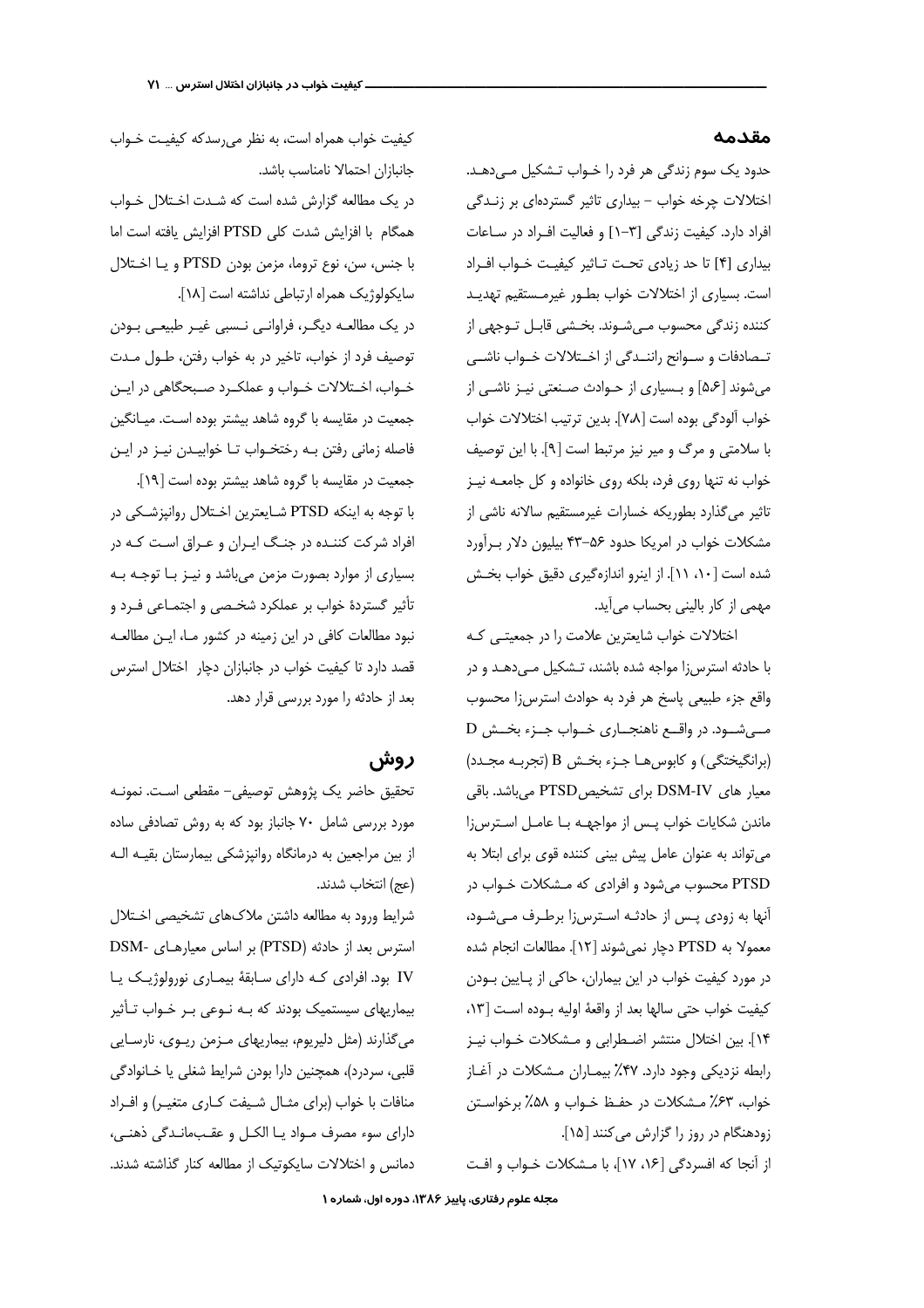ابـزار جمـع|ورى دادههــا شــامل پرســشنامه كيفيـت خــواب پیتزبورگ (PSQI)<sup>\</sup> بود. اعتبار این پرسشنامه بــا اســتفاده از روش ألفاي كرونباخ ۰/۸۳ مىباشد.

این پرسشنامه نگرش بیمار را پیرامون کیفیت خواب در طـی ۴ هفته گذشته بررسی مینمایـد. پرسـشنامه کیفیـت خـواب پیتزبورگ، هفت نمره برای مقیاسهای ۱) توصیف کلی فرد از كيفيت خواب ٢) تاخير در به خواب رفـتن ٣) طــول مــدت خواب مفيد، ۴) كفايت خواب (بر اساس نـسبت طـول مـدت خواب مفید از کل زمان سپری شـده در رختخـواب محاسـبه می شود)، ۵) اختلالات خواب (به صورت بیدار شـدن شـبانه فرد تعریف می شود)، ۶) میزان داروی خواب آور مـصرفی و ۷) عملکرد صبحگاهی (به صـورت مـشکلات تجربـه شـده توسط فرد در طول روز ناشی از بدخوابی، تعریف میشــود) و یک نمره کلی بدست میدهد. مطالعـات پیـشین، همخـوانی قابل قبولی را بین نتایج این پرسشنامه و بررسی های آزمایشگاهی خواب با استفاده از پلی سومنوگرافی نشان داده است [٢٠].

نمره هـر یـک از مقیاسـهای پرسـشنامه بـین ٠ تــا ٣ قــرار میگیرد. نمرات ۰، ۱، ۲ و ۳ در هر مقیاس به ترتیب بیـانگر وضـعيت طبيعـي، وجـود مـشكل خفيـف، متوسـط و شـديد میباشد. حاصل جمع نمرات مقیاس هـای هفـتگانـه، نمـره کلی را تشکیل میدهد که بین ۰ تــا ۲۱ خواهـد بـود. نمـره كلي پرسشنامه ۶ و يا بيشتر به معنى نامناسب بودن كيفيت خواب خواهد بود [۲۱].

همچنين اطلاعات دموگرافيک شامل سن، وضـعيت تاهـل، میزان تحصیلات و شـغل و همچنـین اطلاعـات جانبـازی شامل درصد جانباز ی و سال مجروحیت نیز تکمیل گردیـد. ورود دادهها به كامپيوتر و آناليز آماري با استفاده از نرم افـزار SPSS انجام گرفت. به منظور توصيف متغيرهاى كيفى از جـداول فراوانـي و فراوانـي نـسبي و بـه منظـور توصـيف متغیرهای کمی از میانگین، میانه و انحـراف معیـار اسـتفاده گردید. به منظور آنالیز تحلیلی دادهها نیز از آزمون t مـستقل و Kruskal Wallis استفاده شد. p<٠/٠۵ سطح معنى دار

 $<sup>1</sup>$  – pitzburg sleep Quality Index</sup>

 $\overline{a}$ 

در نظر گرفته شد.

-

# نتايج

اطلاعات دموگرافیک افراد مورد بررسـی در جـدول ۱ آمـده است. حداقل، حـداکثر، میـانگین و انحـراف معیـار سـن بـه  $\epsilon$ ترتيب برابر ٣٢، ۵۸ و ۴۱/۱۶، ۶/١۶ ± سـال بـود. حـداقل حداکثر، میانگین و انحراف معیار درصد جانبــازی بــه ترتیـب  $+2$ برابر ۰۱، ۳۴/۸،۷۰ و ۱۴/۷ درصد بود. از نظر وضعیت تاهل ۶۸ نفر (۹۷/۱ درصد) متاهـل و ۲ نفـر (۲/۹ درصـد) مجرد بودند. از نظر شغل بیش از نیمی از نمونه مورد بررسی كارمند، و از نظر تحصيلات نيمي از نمونه مورد بررسي فوق دییلم و بالاتر بودند.

جدول ۱: اطلاعات دموگرافیک افراد مورد بررسی.

| شاخصها ←<br><u>متغیرها ↓</u> |                               | فراواني | درصد                        |
|------------------------------|-------------------------------|---------|-----------------------------|
|                              | کمتر از ۴۰سال                 | ٣٨      | $\Delta f/\tau$             |
| سن                           | ۴۱ سال و<br><u>بیشتر</u>      | ٣٢      | ۴۵/۷                        |
| وضعيت                        | مجرد                          | ٢       | ۲/۹                         |
| تأهل                         | متأه <u>ل</u>                 | ۶۸      | ۹۷/۱                        |
| محل                          | تهران                         | ۶٧      | 9.0/V                       |
| سكونت                        | <u>شهرستان</u>                | ٣       | $\mathfrak{f}/\mathfrak{r}$ |
|                              | آزاد                          | ٨       | ۱۱/۴                        |
|                              | كارمند                        | ۴۴      | 55/1                        |
| شغل                          | ييكار                         | ٩       | 17/9                        |
|                              | بازنشسته                      | ٩       | ۱۲/۹                        |
|                              | بيسواد                        | ۴       | $\Delta/Y$                  |
|                              | ابتدایی                       | ٧       | $\mathcal{L}$               |
|                              | راهنمايي                      | ۱۳      | ۱۸/۶                        |
| تحصيلات                      | ديپلم                         | ٩       | $\frac{1}{4}$               |
|                              | فوق ديپلم و<br>بالات <u>ر</u> | ٣٧      | ۵۲/۹                        |
| سابقه                        | دارد                          | ۱۴      | ٢٠                          |
| بسترى<br>روانپزشکی           | ندارد                         | ۵۶      | ٨.                          |

به منظور بررسی نمرات مربـوط بـه هـر يـک از مـشکلات خواب در نمونه مورد بررسی جدول ۲ تنظیم شده است. همانطور که ملاحظه میشود بیشترین میانگین نمره مربـوط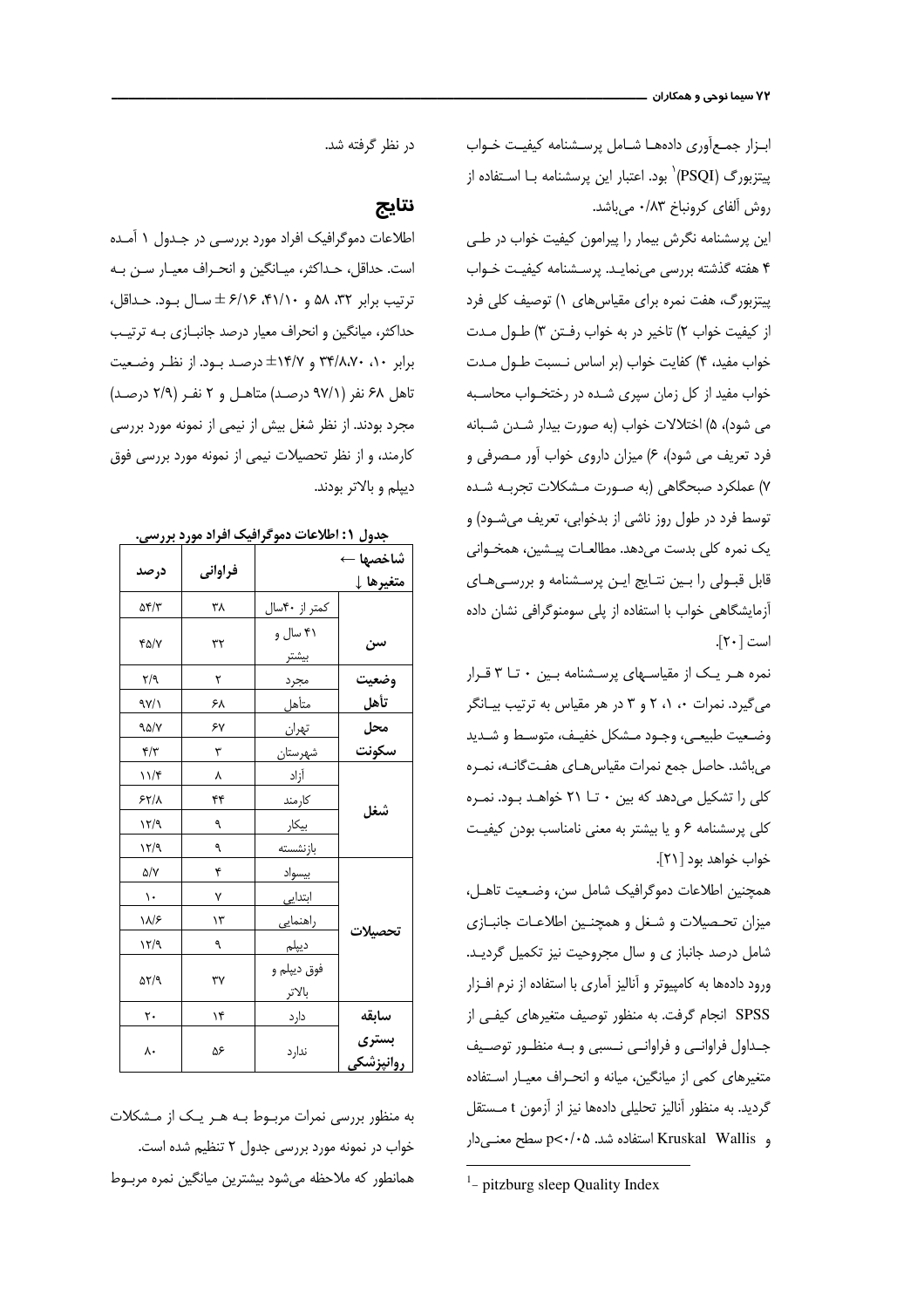به اختلالات خواب بود. فاصله رفتن بـه رختخـواب تـا بـه خواب رفتن بين ٢ دقيقه تا ۴ سـاعت متفـاوت بـوده اسـت. میانگین و انحراف معیار آن برابر ۴۹±۶۵ دقیقه بود.

جدول ۲: میانگین و انحراف معیار هر یک از مقیاس های هفتگانه در جمعیت مورد بررسی (حداقل و حداکثر امتیاز هر مقباس ۱۰ ۳ میںاشد)

| ۔ سی ج                  |       |                       |  |  |  |  |  |
|-------------------------|-------|-----------------------|--|--|--|--|--|
| انحراف معيار<br>ميانگين |       | مقياس                 |  |  |  |  |  |
| $\cdot/\lambda$         | ۱/۶۴  | كيفيت ذهني خواب       |  |  |  |  |  |
| ۰/۷۹                    | ۲/۲۰  | تاخیر در به خواب رفتن |  |  |  |  |  |
| ۱/۱۰                    | ۱/۷۸  | طول مدت خواب مفيد     |  |  |  |  |  |
| 9۹۰.                    | ه۱۰۰  | كفايت خواب            |  |  |  |  |  |
| ۰۱۶۲                    | ۲/۴۱  | اختلالات خواب         |  |  |  |  |  |
| ۱/۲۴                    | ۱/۴۰  | داروى خواب آور        |  |  |  |  |  |
| ۰/λ٩                    | ۱/۶۷  | اختلال عملكرد صبحگاهى |  |  |  |  |  |
| ۴/۰۳                    | ۱۱/۷۳ | نمرہ کلی PSQI         |  |  |  |  |  |

به منظور بررسی رابطـه نمـره کلـی PSQI بـا متغیرهـای تحصیلات، شغل و سابقه بستری روانپزشکی جدول ۳ تنظیم شده است.

همانطور كه ملاحظه مى شود نتـايج بدسـت آمـده از رابطـه نمرہ کلی PSQI با متغیر سابقه بستری روانیزشکی بیـانگر وجود رابطه معنادار (در سطح P<+/r) بود بـدين معنـا كـه افت کیفیت خواب در افرادی که سابقه بستری دارنـد بیـشتر از افرادی است که سابقه بستری ندارند. ولی بین نمره کلی PSQI با متغیرهای تحصیلات و شغل رابطه معنادار بدست نیامد. به منظور بررسی رابطه نمره کلی PSQI با متغیرهـای دفعات مجروحیت، درصد جانبازی و مـدت زمـان حـضور در جبهه جدول ۴ تنظیم شده است.

همانطور که ملاحظه میشود هیچیک از متغیرهـای دفعـات مجروحیت، درصد جانبازی و مدت زمـان حـضور در جبهـه ارتباط آماری معنی داری با امتیاز PSQI نداشتند (P>٠/٠۵، ضرب همستگی اسپرمن).

| جدول ۳: رابطه نمره کلی کیفیت خواب و متغیرهای تحصیلات، شغل وسابقه بستری روانپزشکی |  |
|----------------------------------------------------------------------------------|--|
|----------------------------------------------------------------------------------|--|

| سطح<br>معناداري    | مقدارt                   | درجه<br>أزادى  | انحراف<br>معيار         | ميانگين | تعداد |           | شاخصها ←<br>متغيرها ل |         |
|--------------------|--------------------------|----------------|-------------------------|---------|-------|-----------|-----------------------|---------|
|                    |                          |                | $\mathbf{r}/\mathbf{q}$ | 15/4    | ٢٣    | زیر دیپلم |                       |         |
| .79                | $-\cdot/\cdot\gamma$ 9   |                | ۶۶                      | ۴۱۶     | 15/15 | ۴۵        | ديپلم و بالاتر        | تحصيلات |
|                    |                          |                | $\mathbf{Y}/\mathbf{Y}$ | ۱۳      | ٩     | بيكار     |                       |         |
| $\cdot$ /۳ $\vee$  | $-\cdot/9$               | $\frac{16}{4}$ | $f/\Delta$              | 11/9    | ۵۹    | شاغل      | شغل                   |         |
|                    | $-\mathsf{r}/\mathsf{v}$ |                | 11/7                    | 10/57   | ۱۳    | دارد      | سابقه بسترى           |         |
| $\cdot/\cdot\cdot$ |                          | ۶۶             | $f/\lambda$             | 11/T    | ۵۵    | ندارد     | روانپزشکی             |         |

جدول£: رابطه کیفیت خواب و متغیرهای دفعات محروحیت، درصد حانیازی و مدت زمان حضور در حیهه

| $\cdots$ $\cdots$<br>سطح<br>معنیداری | ضريب<br>همبستگ <i>ی</i> با<br>PSQI | شاخصها ←<br>متغيرها ↓ |
|--------------------------------------|------------------------------------|-----------------------|
| $\cdot/\gamma$ ۴                     | $-\cdot/\cdot$ ۴                   | دفعات مجروحيت         |
| $\cdot/\mathfrak{r}\,.$              | ۰/۱۵                               | درصد جانبازي          |
| $\cdot/\tau$ .                       | -۰/۱۶                              | مدت زمان حضور         |
|                                      |                                    | در جبهه               |

به منظور بررسی رابطه بین نمرات مقیاسهای هفتگانه با نمـره کلی PSQI جدول ۵ تنظیم شده است. همانطور کـه ملاحظـه می شود بین تمامی زیر مقیاسهای هفتگانه با نمره کلی PSQI رابطه معنادار وجود دارد.

نتـايج بدسـت آمـده از مقايـسه ميـانگين نمـرات هـر يـک از مقیاسهای خواب در جانبازان با خـواب مناسـب و نامناسـب در جدول ۶ ذکر شده است.

همانطور که ملاحظه میشـود میـانگین نمـرات مقیـاسِهـای

مجله علوم رفتاری، پاییز ۱۳۸۶، دوره اول، شماره ۱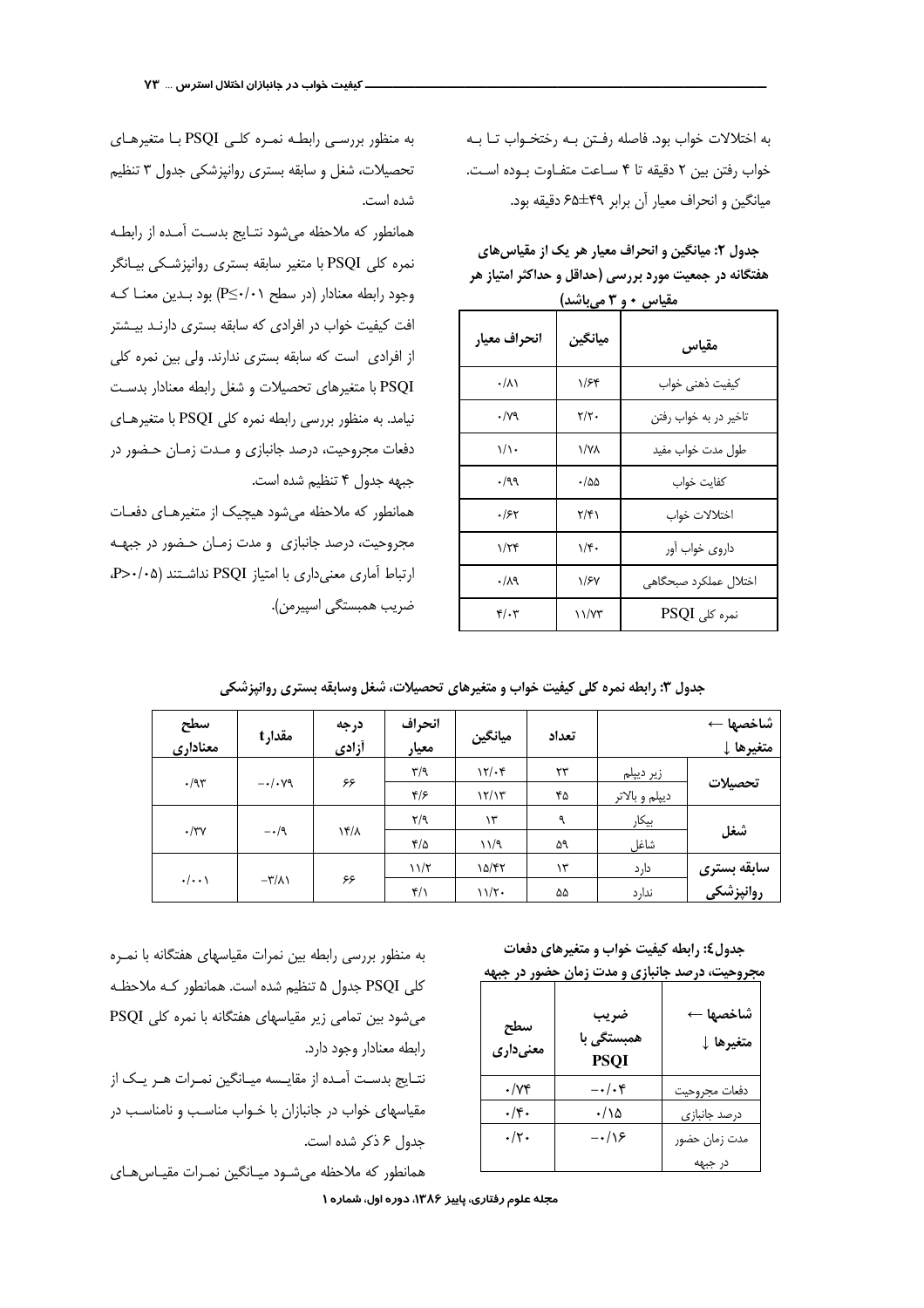هفت گانه در جانبازان با خواب مناسب و نامناسب تفاوت معنىداري را نشان داد.

|                    | ى <i>ن</i> ى 1) د    |                          |
|--------------------|----------------------|--------------------------|
| همبستگی با PSQI    |                      |                          |
| سطح معنا دارى      | ضريب<br>همبستگي      | مقياس                    |
| $\cdot/\cdot\cdot$ | $\cdot$ /۶۱          | كيفيت ذهنى خواب          |
| $\cdot/\cdot\cdot$ | $\cdot/\gamma\gamma$ | تاخیر در به خواب<br>رفتن |
| $\cdot/\cdot\cdot$ | ۰/۷۴                 | طول مدت خواب             |
| $\cdot/\cdot\cdot$ | ۰/۴۹                 | كفايت خواب               |
| $\cdot/\cdot\cdot$ | .49.                 | اختلالات خواب            |
| $\cdot/\cdot\cdot$ | .49.                 | داروی خواب آور           |
| $\cdot/\cdot\cdot$ | $\cdot$ /۵۵          | اختلال عملكرد<br>صبحگاهی |

جدول ٥: همبستگی نمرات مقیاس های هفتگانه با نمره  $DCOT$ 

بدین معنا که میانگین کیفیت ذهنی خواب، تأخیر در به خـواب رفتن، طول مدت خـواب، كفايـت خـواب، اخـتلالات خـواب، اختلال عملكـرد صـبحگاهي (در سـطح P≤٠/٠۱) و داروي خوابآور (در سطح ۶۰/۰۵) در اف اد دارای خـواب نامناسـب نسبت به افراد دارای خواب مناسب بیشتر است.

#### ىحث

این مطالعه نشان داد که ۸۸/۶ درصد جانبازان دچار PTSD مورد بررسی، دارای کیفیت نامناسب خواب و تنها ۱۱/۴ درصد آنان دارای کیفیت مناسب خواب بودهاند. مطالعه تولایی و همکاران نشان داد که بیش از ۹۳٪ جانبـازان شیمیایی مورد بررسی دارای کیفیت نامناسب خـواب بـودهانـد  $[T1]$ 

ناهنجاری خـواب در ۹۷٪ اسـرا [۲۲] و ۹۵٪ زنـدهمانـدگان از هولوكاست گزارش شده است [٢٣].

|                                      | مقدارt                  |               | افراد با خواب<br>مناسب |                     | افراد با خواب<br>نامناسب |                      | جدون . ها يسه ميپاس هاي همچنانه گيليت خواب و تمره گني پرسستاهه در افزاد با خواب هماسب و تاهشت |
|--------------------------------------|-------------------------|---------------|------------------------|---------------------|--------------------------|----------------------|-----------------------------------------------------------------------------------------------|
| سطح<br>معناداري                      |                         | درجه<br>أزادى | استاندارد<br>انحراف    | ڛڶػؖؾڹ              | استاندارد<br>انحراف      | ڛڶٮؘػؖۑڹ             | مقياس                                                                                         |
| .   5                                | $\mathbf{r}/\mathbf{r}$ | 115           | $\cdot/\Delta r$       | ١                   | $\cdot/\lambda$          | $\frac{1}{\sqrt{2}}$ | كيفيت ذهنى خواب                                                                               |
| $\cdot/\cdot\cdot$                   | $\mathbf{r}/\mathbf{r}$ | ۶۸            | $\cdot/\lambda\lambda$ | 1/70                | .159                     | $\frac{1}{\sqrt{2}}$ | تأخير در به خواب رفتن                                                                         |
| $\cdot/\cdot\cdot$                   | $\mathbf{r}/\mathbf{r}$ | ۶۸            | $\cdot/\Delta$         | $\cdot$ /۳ $\gamma$ | $1/\cdot 7$              | 1/95                 | طول مدت خواب                                                                                  |
| $\cdot/\cdot\cdot$                   | $5/\tau$                | ۶.            | ٠                      | ٠                   | 1/75                     | $1/\cdot 7$          | كفايت خواب                                                                                    |
| $\cdot/\cdot\cdot$ 9                 | $\Upsilon/\Upsilon$     | $\lambda$ /۶  | .758                   | $\frac{1}{\lambda}$ | $\cdot/\Delta$ 9         | Y/Y                  | اختلالات خواب                                                                                 |
| $\cdot/\cdot$ $\mathsf{r}\mathsf{q}$ | $\Upsilon/\Upsilon$     | ۶λ            | $1/\cdot$ ۶            | $\cdot/\Delta$ .    | 1/77                     | $1/\Delta$           | داروى خوابأور                                                                                 |
| $\cdot/\cdot\cdot$ ۲                 | $\tau/\tau$             | ۶۸            | $\cdot/\lambda\lambda$ | $\cdot$ /YQ         | $\cdot/\lambda$ ۳        | $1/\gamma$ ۹         | اختلال عملكرد صبحگاهي                                                                         |

|  |  |  |  |  |  |  | جدول٦: مقايسه مقياسهاي هفتگانه كيفيت خواب و نمره كلي پرسشنامه در افراد با خواب مناسب و نامناسب |  |
|--|--|--|--|--|--|--|------------------------------------------------------------------------------------------------|--|
|--|--|--|--|--|--|--|------------------------------------------------------------------------------------------------|--|

۴۱٪ مبتلایان به PTSD در آغاز خـواب مـشکل داشـتهانـد [۲۶]. ۹۱٪ مجـروحین جنگـی مبـتلا بـه PTSD در حفـظ خواب دچار مشکل بـودهانـد، درحـالی کـه ۶۱٪ مجـروحین جنگی غیـرمبتلا بـه PTSD و ۵۳٪ جمعیـت عمـومی ایـن مشكل را گزراش كردهاند [۲۵]. مجروحين جنگي مبـتلا بـه PTSD در طی شب بیشتر از دیگر مجروحان و صبح نیـز

در بررسی دیگری شیوع ناهنجاری خواب را بهدنبال حـوادث بمب گذاری برابر ۷۰٪ گزارش کردهاند [۲۴]. ۴۴٪ مجروحین دچـار PTSD مــشكلات آزاردهنــدهای را در آغــاز خــواب گزارش کردهاند، این در حالی است که تنهـا ۶٪ مجـروحین غير مبتلا بـه PTSD و تنهـا ۵٪ جمعيـت عمـومي چنـين مشکلاتی را گزارش کردهاند [۲۵]. در یک بررسی دیگری،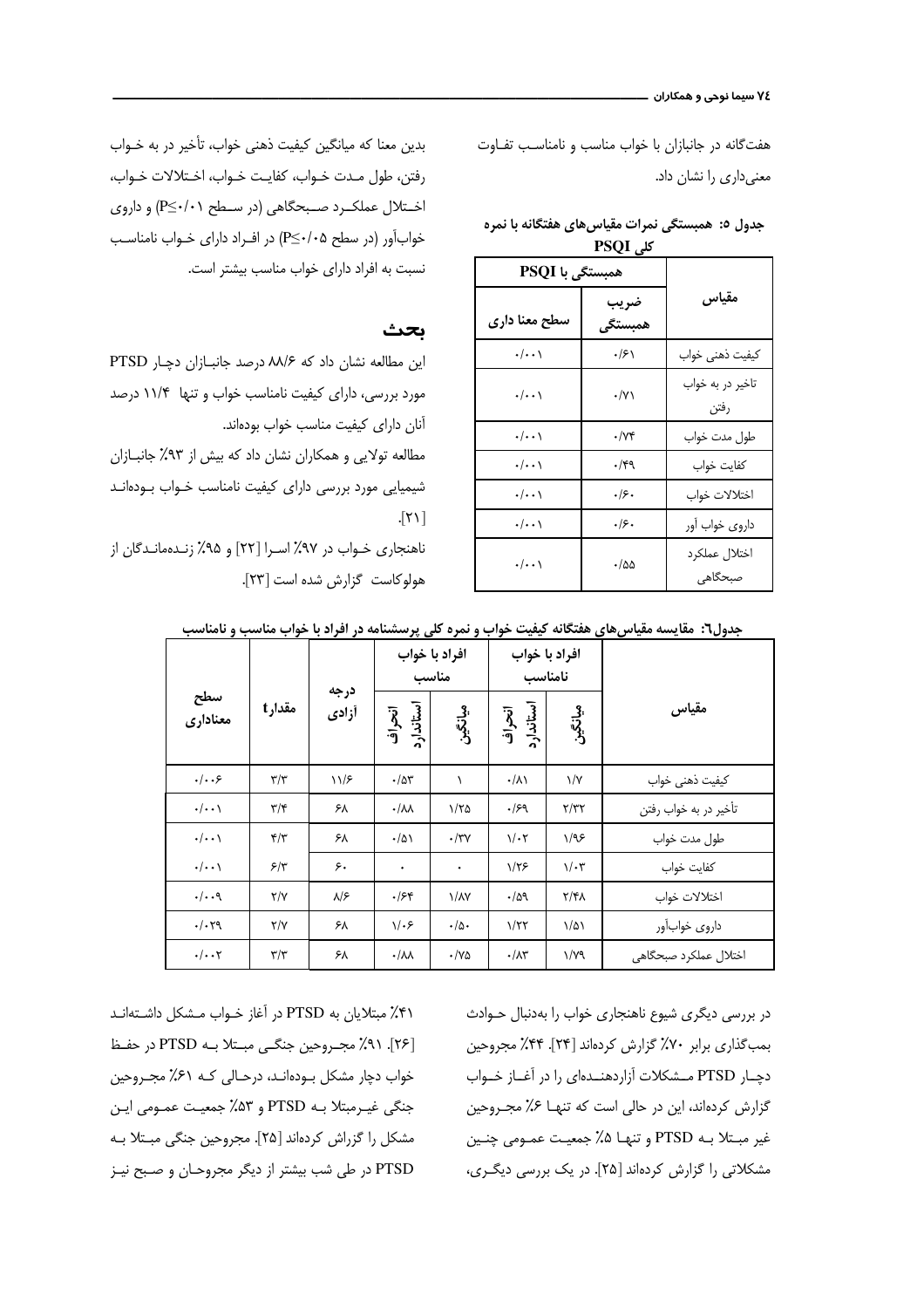working population. Journal of General Internal Medicine 1995; 10: 25-32.

2- Wiley J, Camacho T. Lifestyle and future health: Evidence from the Alameda County Study. Preventive Medicine 1980; 9: 1-21.

3- Asplund R. Sleep disorders in the elderly. Drugs Aging. 1999; 14(2): 91-103.

Gooneratne NS, Weaver TE, Cater JR,  $4-$ Pack FM, Arner HM, Greenberg AS, Pack AI. Functional outcomes of excessive daytime sleepiness in older adults. J Am Geriatr Soc 2003; 51(5): 642-9.

5- Kingshott RN, Cowan JO, Jones DR, Flannery EM, Smith AD, Herbison GP, Smith AD, Herbison GP, Taylor DR. The role of sleepdisordered breathing, daytime sleepiness, and impaired performance in motor vehicle crashesa case control study. Sleep Breath 2004;  $8(2):61-72.$ 

6- Liu GF, Han S, Liang DH, Wang FZ, Shi XZ, Yu J, Wu ZL. A case-control study on the risk factors for road injury. Zhonghua Liu Xing Bing Xue Za Zhi 2003; 24(6): 480-3.

7- Melamed S, Oksenberg A. Excessive daytime sleepiness and risk of occupational injuries in non-shift daytime workers. Sleep 2002; 25(3): 315-22.

Lindberg E, Carter N, Gislason T, Janson  $8-$ C. Role of snoring and daytime sleepiness in occupational accidents. Am J Respir Crit Care Med 2001; 164(11): 2031-5.

Amagai Y, Ishikawa S, Gotoh T, Doi Y,  $9-$ Kayaba K, Nakamura Y, Kajii E. Sleep duration and mortality in Japan: the Jichi Medical School زودتر از خواب بیدار می شدهانـد [۱۲]. بـین اخـتلال منتـشر اضطرابي و مشكلات خواب نيز رابطـه نزديكـي وجـود دارد. ۴۷٪ بیماران مشکلات در آغـاز خـواب، ۶۳٪ مـشکلات در حفظ خواب و ۵۸٪ برخواسـتن زودهنگـام در روز را گـزارش مه کنند [۱۵].

این مطالعه نشان داد که کیفیت خواب با سن رابطه معنـادار ندارد این یافته همسو با تحقیقات تولایی و جرمین میباشـد [١٨، ١٩]. به اين ترتيب به نظر مي رسد بهترين روش بهبود كيفيت خواب، تلاش جهت كاهش علايم جـسمى و روانـى جانبازان باشد. همچنین انجام کارآزمایی های پـالینی در ایـن زمینه نیز می *ت*واند بسیار کمک کننده باشد. با توجه به این *ک*ه این تحقیق به صـورت توصـیفی – مقطعـی انجـام گرفـت، نمي توان از نتايج آن هيچ گونه رابطـه عليتـي بـين كيفيـت نامناسب خواب در جانبـازان و وضـعیت ســلامت جـسمی و رواني (اختلالات اضطرابي، افسردگي، اختلال استرس پس از حادثه) ,ا استنتاج نمود.

با توجه به ایـن کـه مطالعـه حاضـر بـهصـورت توصـیفی -مقطعی انجام گرفت، فاقـد گـروه شـاهد اسـت و اخـتلالات روانی شامل افسردگی، اضطراب این جمعیت را مورد بررسی قرار نداده است؛ لذا، تنها به توصيف كيفيت خواب اين گـروه می پردازد. این مطالعه حضور و شدت اختلالات روانی شامل افسردگی و اضطراب را اندازهگیری نک رده است، چـرا کـه انجام چنان مطالعهای، به حجم نمونه بـسیار بزرگتـری نیـاز بود.

## تقدیر و تشکر

به این وسیله تشکر خود را از مرکز تحقیقات علوم رفتاری و كليه بيماراني كه امكان انجام ايـن طـرح را فـراهم نمودنـد، ابراز می داریم.

### منابع

Kupperman M., Lubeck D, Mazonson PD,  $1 -$ Patrick DL, Stewart AL, Buesching DP, Fifer SK. Sleep problems and their correlates in a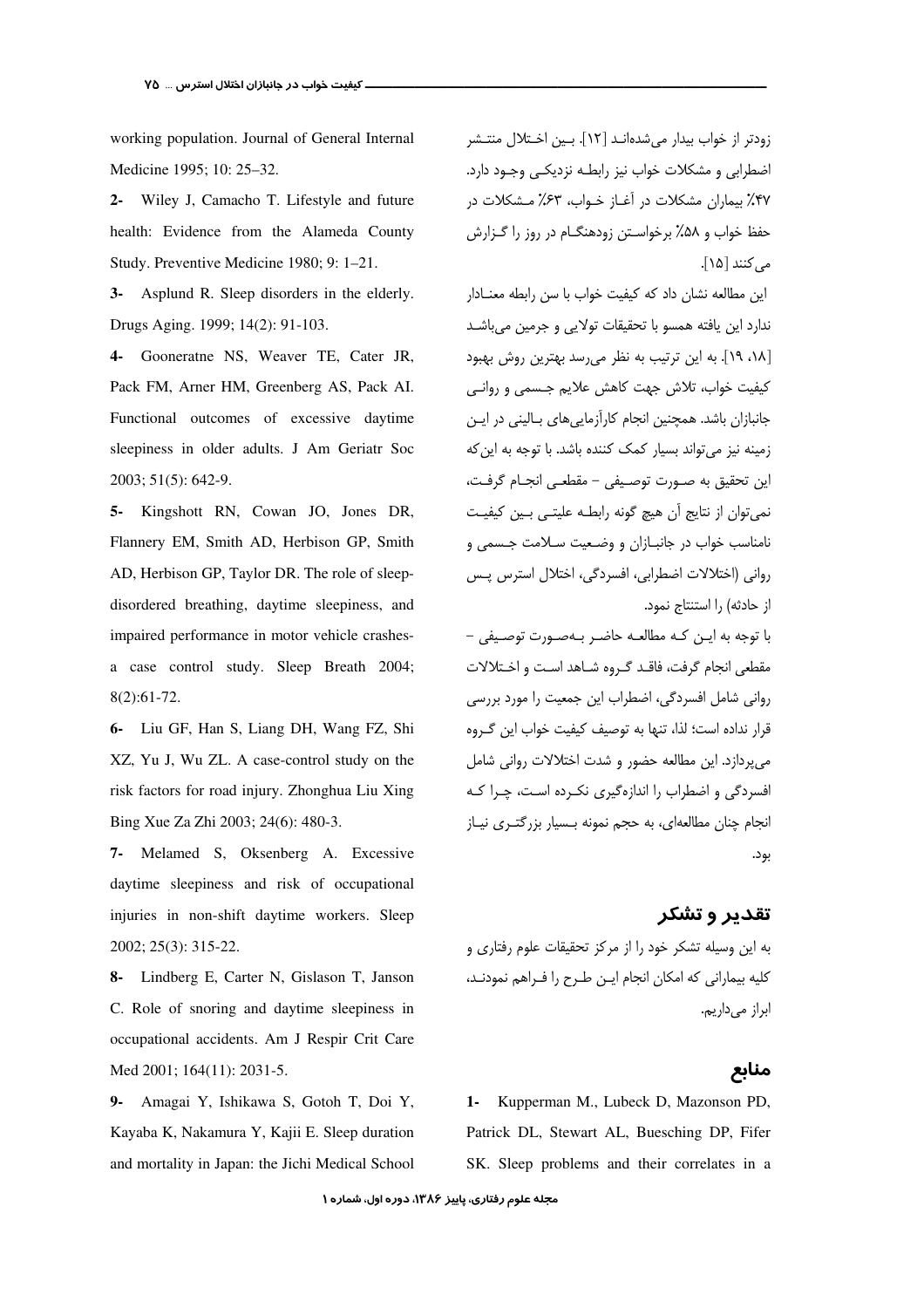evaluation of alertness and sleep quality in depressed patients. BMC Psychiatry 2004; 4(1): 14.

-

18. Germain A, Buysse DJ, Shear MK, Fayyad R, Austin C. Clinical correlates of poor sleep quality in posttraumatic stress disorder. J Trauma Stress 2004; 17(6): 477-84.

1**۹** - تولایی ع، آثاری ش، نجفی م، حبیبی م. مقایـسه کیفیـت ذهنـی خواب جانبازان شیمیایی و گروه شاهد. مجلـه اندیـشه و رفتـار. ۱۳۸۵؛  $Y(17); P37-737.$ 

20- Buysse DJ, Reynolds CFI, Monk TH, et al. The Pittsburgh Sleep Quality Index: a new instrument for psychiatric practice and research. Psychiatry Res 1990; 28: 193-213

+7- تولايي ع، آثاري ش، نجفي م، حبيبي م، قانعي م. مطالعه كيفيت خواب در جانبازان شیمیایی. مجله طب نظامی. ۱۳۸۳؛ ۶۶): ۲۴۹–۲۴۱. 22- Kato H, Asukai N, Miyake Y, Minakawa K, Nishiyama A. Post-traumatic symptoms among younger and elderly evacuees in the early stages following the 1995 Hanshin–Awaji earthquake in Japan. Acta Psychiatrica Scandinavica 1996; 93: 477–481.

23- Kuch K, Cox BJ. Symptoms of PTSD in 124 survivors of the holocaust. American Journal of Psychiatry 1992; 149: 337–340.

24- North CS, Nixon S, Shariat S, Mallonee S, McMillen JC, Spitznagel EL, Smith EM. Psychiatric disorders among survivors of the Oklahoma City bombing. Journal of the American Medical Association 1999; 282: 755– 762.

25- Neylan TC, Marmar CR, Metzler TJ, Weiss DS, Zatzick DF, Delucchi KL, Wu RM, Schoenfeld FB. Sleep disturbances in the Cohort Study. J Epidemiol 2004;14(4):124-8.

10- Webb WB. The cost of sleep-related accidents: a reanalysis. Sleep1995;18(4): 276- 80.

11- Leger D. The cost of sleep-related accidents: a report for the National Commission on Sleep Disorders Research. Sleep 1994;17(1): 84-93.

12- Harvey AG, Jones C. Schmidt DA. Sleep and posttraumatic stress disorder: a review. Clinical Psychology Review 2003; 23(3): 377- 407.

13. Engdahl BE, Eberly RE, Hurwitz TD, Mahowald MW, Blake J. Sleep in a community sample of elderly war veterans with and without posttraumatic stress disorder. Biol Psychiatry 2000; 47(6): 520-5.

14. Rosen J, Reynolds CF 3rd, Yeager AL, Houck PR, Hurwitz LF. Sleep disturbances in survivors of the Nazi Holocaust. Am J Psychiatry 1991; 148(1): 62-6.

15- Bélanger L, Morin CM, Langlois F, Ladouceur R. Insomnia and generalized anxiety disorder: Effects of cognitive behavior therapy for gad on insomnia symptoms. Journal of Anxiety Disorders 2004; 18(4): 561-571.

16- Garcia-Jimenez MA, Salcedo-Aguilar F, Rodriguez-Almonacid FM, Redondo-Martinez MP, Monterde-Aznar ML, Marcos-Navarro AI, Torrijos-Martinez MP. The prevalence of sleep disorders among adolescents in Cuenca, Spain. Rev Neurol 2004; 39(1):18-24.

17- Matousek M, Cervena K, Zavesicka L, Brunovsky M. Subjective and objective